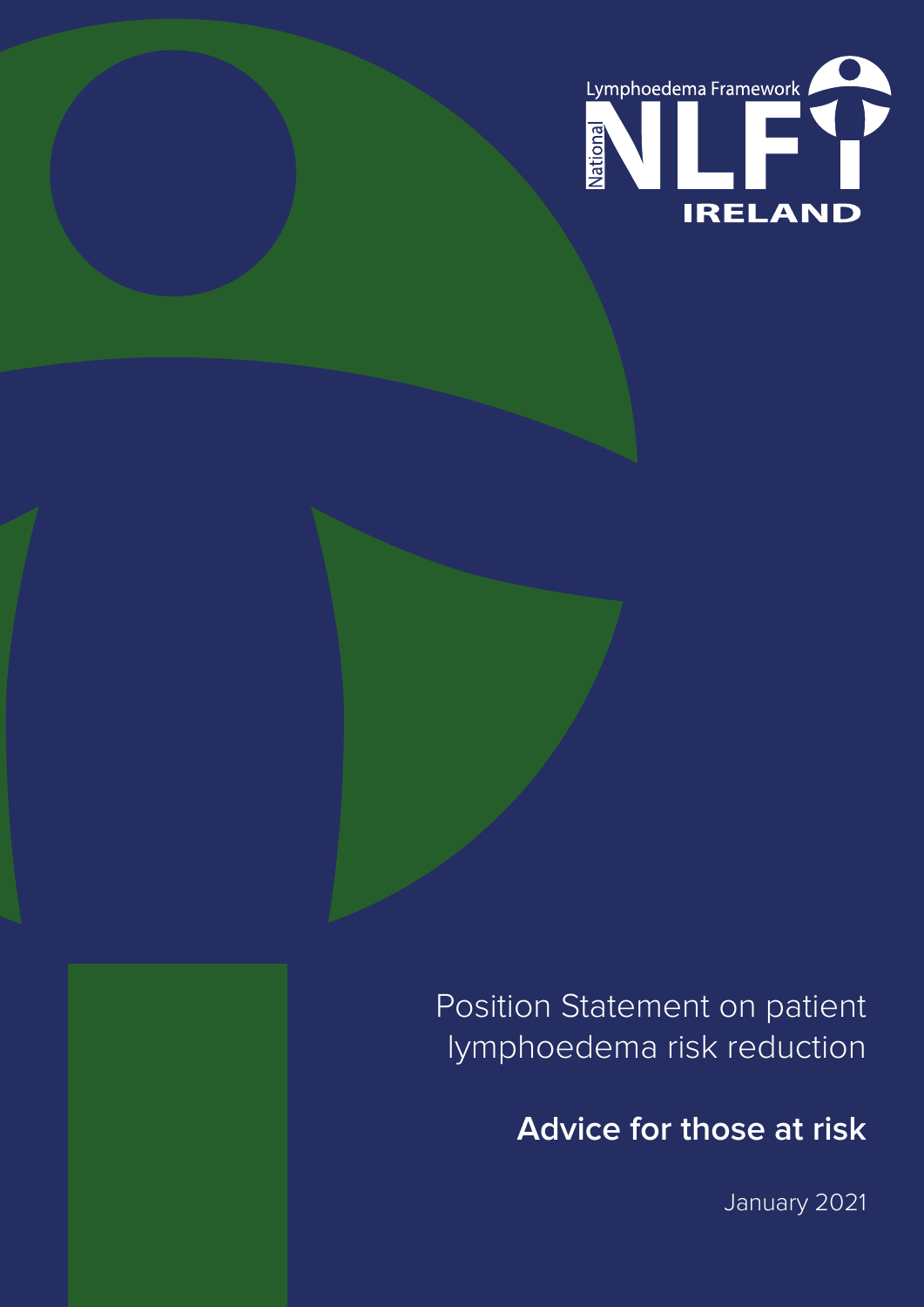

# "PRIMA NON NUOCERE" - Hippocrates

(First Do No Harm)



It is the view of the NLFI that when considering risk reduction advice for those with or at risk of lymphoedema that guidelines need to be absolutely clear, while educating the patient to the researched risks, affording them selfresponsibility in making decisions regarding their well-being.

While it has been scientifically acknowledged that some of the advice given to those at risk of lymphoedema over the years , are essentially factoids (information that is reported and repeated so often that it becomes accepted as fact) we feel it is important that clinical common sense prevails when changing the guidelines .

In order to arrive at our position statement we have reviewed the research presented by the HSE and the NCCP and then included a review of the research and position statements presented by the NCCN, National Lymphoedema Network (NLN), ILF ( International Lymphoedema Framework), International Society Lymphology (ISL), National Cancer Institute (NCI), & the most recent international multi -disciplinary expert panel of American Society Breast Surgeons (ASBrS).

We concur with the consensus of the ASBrS who state

**"the current lack of patient educational standards as well as patient and clinician low awareness of risks and risk reduction advice makes lymphedema a critical concern for patients and patient advocates. personalized riskreduction strategies are more appropriate than blanket application of behaviours. Focus of patient advice needs to be risk stratified as the risk differs significantly where a patient underwent ANC versus SLNB".** 

We would like to acknowledge the contribution and sharing of data received from Dr Alphonse Taghian, MD, PhD, FASTRO, Massachusetts General Hospital and Ms Cheryl Brunelle, PT, MS, CCS, CLT , Massachusetts General Hospital.

We would like to sincerely thank Prof. Christine Moffatt, CBE FRCN PhD MA RGN DN . Chair and Director of the International Lymphoedema Framework ( ILF) and Dr Melanie Thomas MBE DProf FCSP, National Clinical Lead / Associate Director for Lymphoedema in Wales, Board of Directors ILF for their expert contribution and support.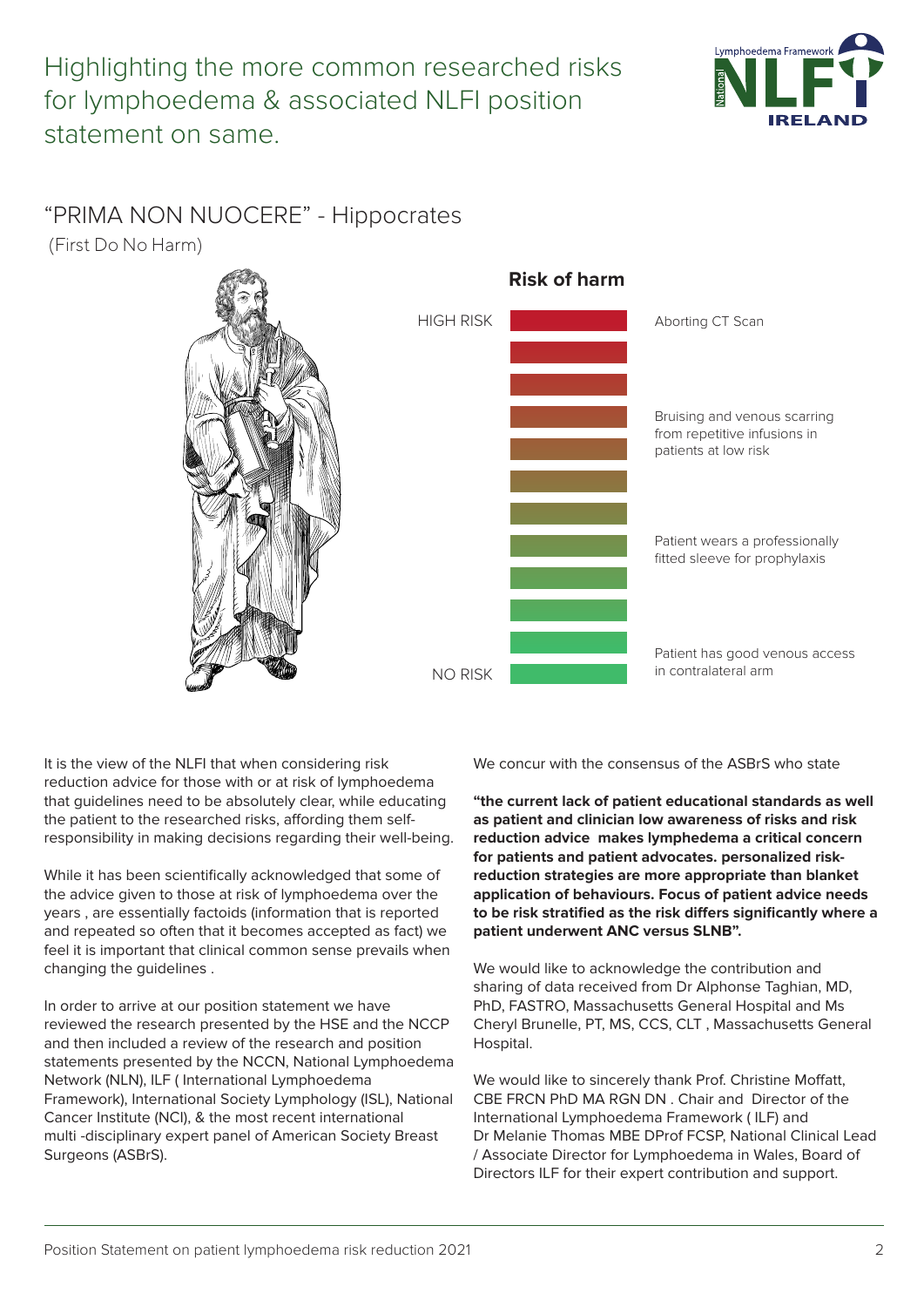

# **1. Venepuncture /NeedleStick injury**

#### **2. Injections & Infusions**

**Guideline:** Use of the ipsi-lateral arm for any of the above is not contraindicated , however the patient should inform the phlebotomist of the lymphedema risk and use the contralateral arm if possible.\*

**Physiological Basis:** Puncturing the skin and veins is thought to increase the risk of infection and inflammation in the arm, which could incite or worsen existing lymphedema in at-risk arm.

**Potential Harm to Patient:** Repetitive infusions in the contralateral arm can lead to difficulty in obtaining venous access, bruising, vein sclerosis, and ultimately patient and provider distress.

\*We found the guided wording from MGH to be commendable in its clarity and recommend use of similar.

MGH Guidelines for venipuncture and IV insertion are as follows:

 (a). Patients who have been treated for breast cancer with lumpectomies or simple mastectomies with, or without, sentinel lymph node biopsy (i.e., no axillary lymph node dissection {ALND} or regional lymph node radiation {RLNR} to the supraclavicular or axillary lymph nodes) are eligible for piv insertion, midline or PICC placement, or blood draw.

(b). The unaffected arm should be considered for use first, as patient condition warrants.

(c). A collaborative care team discussion should occur regarding venipuncture needs for patients having undergone ALND or RLNR to the axillary and supraclavicular lymph nodes (e.g. secondary to breast cancer or upper body melanoma treatment). A patient's body mass index (BMI) equal to, or greater than 30, increases risk of lymphedema and should be considered.

(d). Current lymphedema, or a history of lymphedema, are contraindications to venipuncture of affected extremity."

NB: Absolute consensus and guidelines need to be agreed on the approach for those at risk following bilateral ALND

## **3. Blood Pressure Reading**

**Guideline:** The patient should, unless its avoidable be empowered to ask for the contralateral arm to be used, while avoiding excessive or prolonged constriction of the atrisk body part, such as for Holter monitoring or continuous monitoring as in theatre or ICU.

**Physiological Basis:** Blood pressure cuffs used improperly or with extreme pressure may excessively constrict tissues, potentially damaging lymphatic vessels, contributing to increased lymph production and swelling of the affected arm.

### **Potential Harm to Patient:**

- Greater degree of error when taking BP reading from leg/thigh.
- Introduces need for calculation and potential error because of the effects of position and gravity.

#### **4. Sauna / Hot tubs Use / Extremes of temperatures**

**Guideline:** The little research available supports the theory that sauna use increases the risk of BCRL and advocates for advising patients against the use of same. However there is no evidence to support same in relation to hot tubs or steam rooms , so guidance should be based on a common sense approach and avoid excessive exposure.

**Physiological Basis:** Excessive heat increases vasodilation thus increasing filtration and subsequently lymphatic load.

**Potential Harm to Patient:** Overload of the superficial lymphatic system resulting in triggering an acute, transient or actual lymphoedema.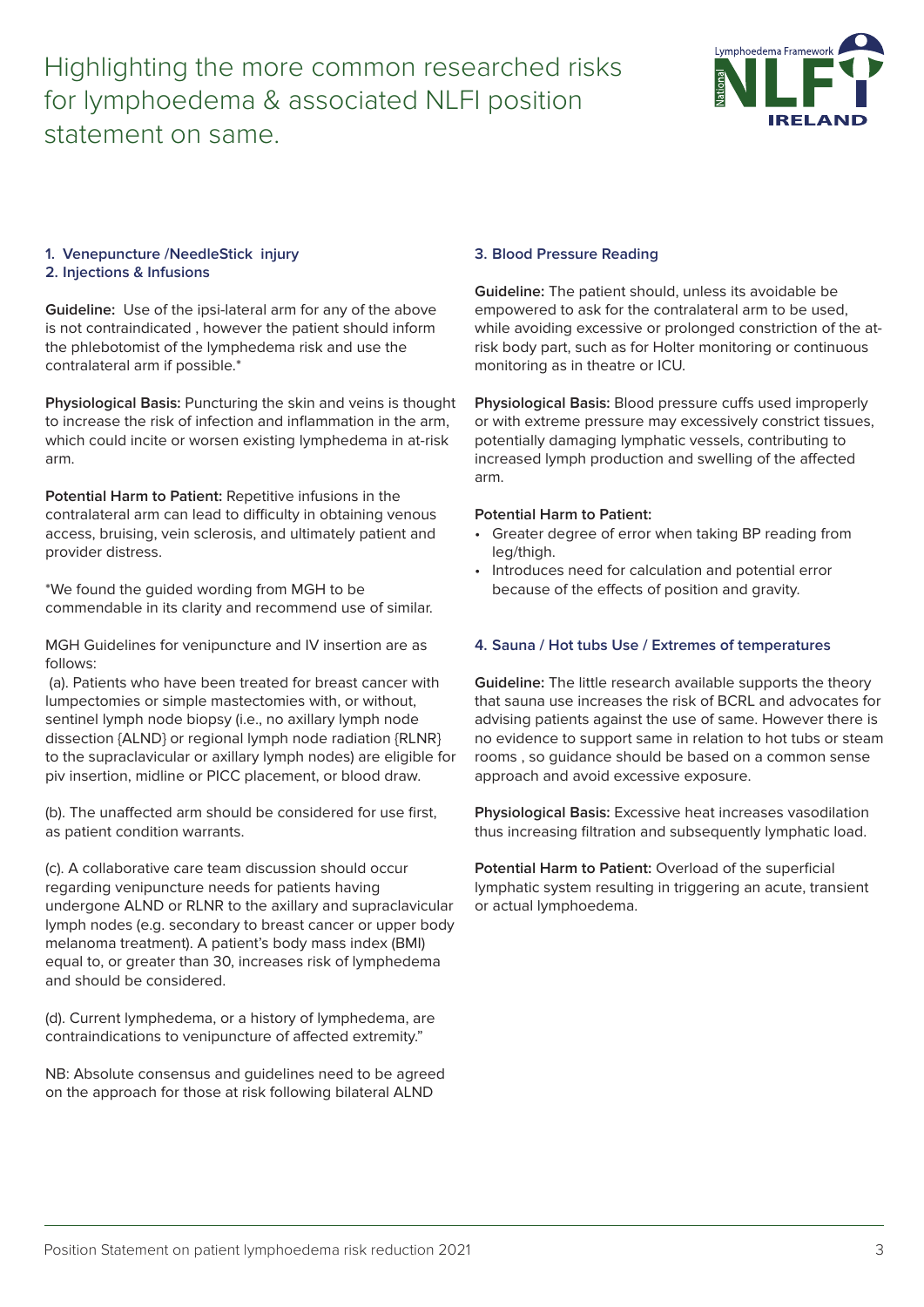

#### **5. Air Travel**

**Guideline:** Clear lines between what is risk reduction for those at risk of lymphoedema and advice for those with lymphoedema should be balanced.

For those with confirmed lymphoedema, it is advisable to wear your professionally measured compression garment before, during and after your flight until the tissues normalise.

For those without lymphoedema it is unlikely that wearing a compression garment during flights is advantageous, in fact

**"The uncertain merits of conventional risk-reduction behaviors, including the use of a prophylactic compression sleeve, should be explained to the patient so that she can make informed, personalized decisions as to whether she should incorporate these strategies into her plans for aftercare."**

– Rockson, 2018, New England Journal of Medicine

Risk reduction education for those with lymphoedema and for those at risk of lymphoedema, should be centred around movement of

the limbs, breathwork, self-massage of the affected limb, avoidance of alcohol during the flight, avoidance of excessive lifting, pulling or dragging of baggage and taking time to rest/acclimatize before commencing holiday pursuits eg sight seeing, demanding activities.

**Physiological Basis:** Low cabin pressure may cause the limb to swell because of decreased lymphatic circulation which may cause fluid to pool in the extracellular space. Prolonged sedentary position and immobility results in decreased muscle activity, reducing the pump action which promotes fluid return.

**Potential Harm to Patient:** Improperly fitting sleeves may exacerbate or indeed trigger lymphoedema.

#### **6. Skincare & Infection prevention**

**Guideline:** Significant research confirms skin & nail infection confers a risk for lymphoedema.

Given the evidence, at risk patients should be educated to practice good skin care reflecting seasonal changes and personal , work or home environment;

- 1. Keep skin clean with daily cleansing, avoiding harsh soaps as they alter the natural pH of the skin and remove the protective sebum layer.
- 2. Moisturise skin at night to replace lost sebum and encourage moisture retention. It is more hygienic to use a pump action or squeeze top moisturizer dispenser, avoiding the use of tubs.
- 3. Treat scratches and abrasions with an antiseptic until healed.
- 4. Regular checking of the skin and nails for breaks or signs of infection is recommended. Visiting a chiropodist / podiatrist should be encouraged when nail self-care is problematic.

Ongoing, daily skin care that includes inspecting the skin and nails for breaks and signs of infection, and performing meticulous hygiene is a well-recognised strategy to preventing infection

**Physiological Basis:** Meticulous nail and skincare is essential for all those at risk of lymphoedema. Skin flora (microbiota) are mostly found in the superficial layers of the skin and have many benefits as the body's first form of defense. The skin is naturally acidic (pH 4-5.5) enhancing the secretion of anti microbial substances. In alkaline conditions bacteria cease to be attached to the skin and are more readily shed

#### **Potential Harm to Patient:**

Poor skin care can result in dry, cracked skin, which can be easily injured, greatly reducing its barrier function.